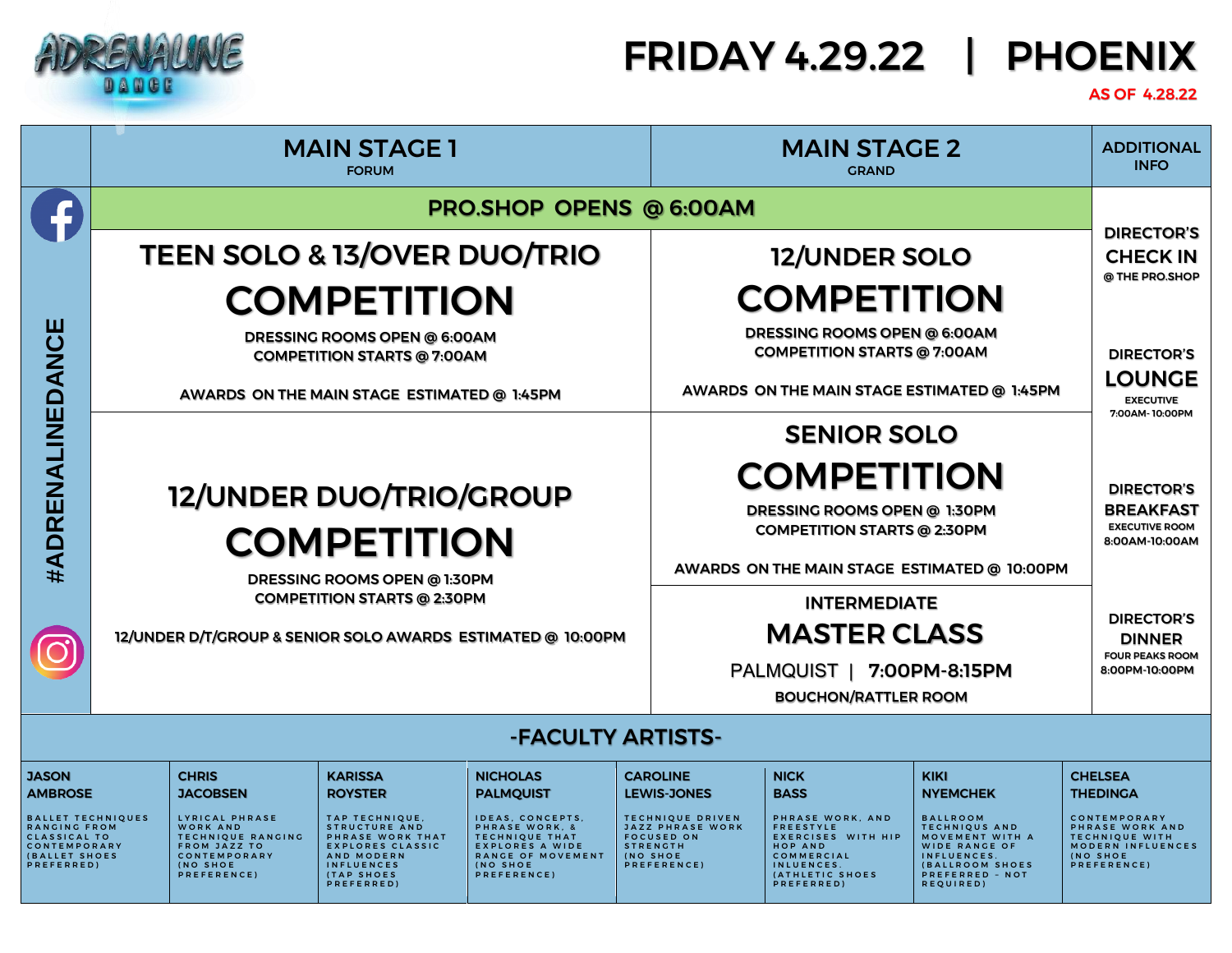

# SATURDAY 4.30.22 | PHOENIX

#### AS OF 4.28.22

|                  | <b>BALLROOM</b><br><b>BOUCHON/RATTLER</b>                                                                                                | <b>BALLROOM</b><br><b>FORUM</b>                              | <b>BALLROOM</b><br><b>GRAND NORTH</b>                          | <b>BALLROOM</b><br><b>GRAND SOUTH</b>                        | <b>ADDITIONAL</b><br><b>INFO</b>                                                                                      |  |  |
|------------------|------------------------------------------------------------------------------------------------------------------------------------------|--------------------------------------------------------------|----------------------------------------------------------------|--------------------------------------------------------------|-----------------------------------------------------------------------------------------------------------------------|--|--|
|                  | PRO.SHOP OPENS @ 7:00 AM                                                                                                                 |                                                              |                                                                |                                                              |                                                                                                                       |  |  |
|                  | 7:30AM-8:25AM<br><b>SR- THEDINGA</b>                                                                                                     | 7:30AM-8:25AM<br>TN- LEWIS-JONES                             | 7:30AM-8:25AM<br><b>JR- PALMQUIST</b>                          | 7:30AM-8:25AM<br>MN- JACOBSEN                                | <b>DIRECTOR'S</b>                                                                                                     |  |  |
| #ADRENALINEDANCE | 8:30AM-9:25AM<br>SR- LEWIS-JONES                                                                                                         | 8:30AM-9:25AM<br>TN- ROYSTER                                 | 8:30AM-9:25AM<br><b>JR- JACOBSEN</b>                           | 8:30AM-9:25AM<br><b>MN- PALMQUIST</b>                        | <b>CHECK IN</b><br>@ THE PRO.SHOP<br><b>DIRECTOR'S</b><br><b>BREAKFAST</b><br><b>EXECUTIVE ROOM</b><br>8:00AM-10:00AM |  |  |
|                  | 9:30AM-10:25AM<br><b>SR- NYEMCHEK</b>                                                                                                    | 9:30AM-10:25AM<br><b>TN- THEDINGA</b>                        | 9:30AM-10:25AM<br><b>JR-LEWIS-JONES</b>                        | 9:30AM-10:25AM<br><b>MN-BASS</b>                             |                                                                                                                       |  |  |
|                  | 10:30AM-11:45AM<br><b>SR AUDITION-</b><br>PALMQUIST, JACOBSEN                                                                            | 10:30AM-11:45AM<br><b>TN AUDITION-</b><br>THEDINGA, NYEMCHEK | 10:30AM-11:45AM<br><b>JR AUDITION-</b><br><b>BASS, ROYSTER</b> | 10:30AM-11:45AM<br><b>MN AUDITION-</b><br>LEWIS-JONES, SIMON |                                                                                                                       |  |  |
|                  | <b>CITY CREW REHEARSAL</b> TI:45AM-1:00PM                                                                                                |                                                              |                                                                |                                                              |                                                                                                                       |  |  |
|                  | 1:15PM-2:05PM<br>SPARK'S - NYEMCHEK                                                                                                      |                                                              |                                                                |                                                              | <b>FOUR PEAKS ROOM</b><br>8:00PM-9:45PM                                                                               |  |  |
|                  | 2:10PM-3:00PM<br><b>13/OVER</b><br><b>SPARK'S - LEWIS-JONES</b>                                                                          |                                                              |                                                                |                                                              |                                                                                                                       |  |  |
|                  | <b>GROUP COMPETITION</b><br>3:05PM-4:00PM<br><b>SPARK'S "CREW" - SIMON</b><br>DRESSING ROOMS OPEN @ 1:00PM   COMPETITION STARTS @ 2:00PM |                                                              |                                                                |                                                              |                                                                                                                       |  |  |
|                  | <b>INTERMEDIATE</b><br><b>MASTER CLASS</b><br>LEWIS-JONES 7:00PM-8:15PM                                                                  | 13/OVER GROUP AWARDS ESTIMATED @ 9:45PM                      |                                                                |                                                              |                                                                                                                       |  |  |